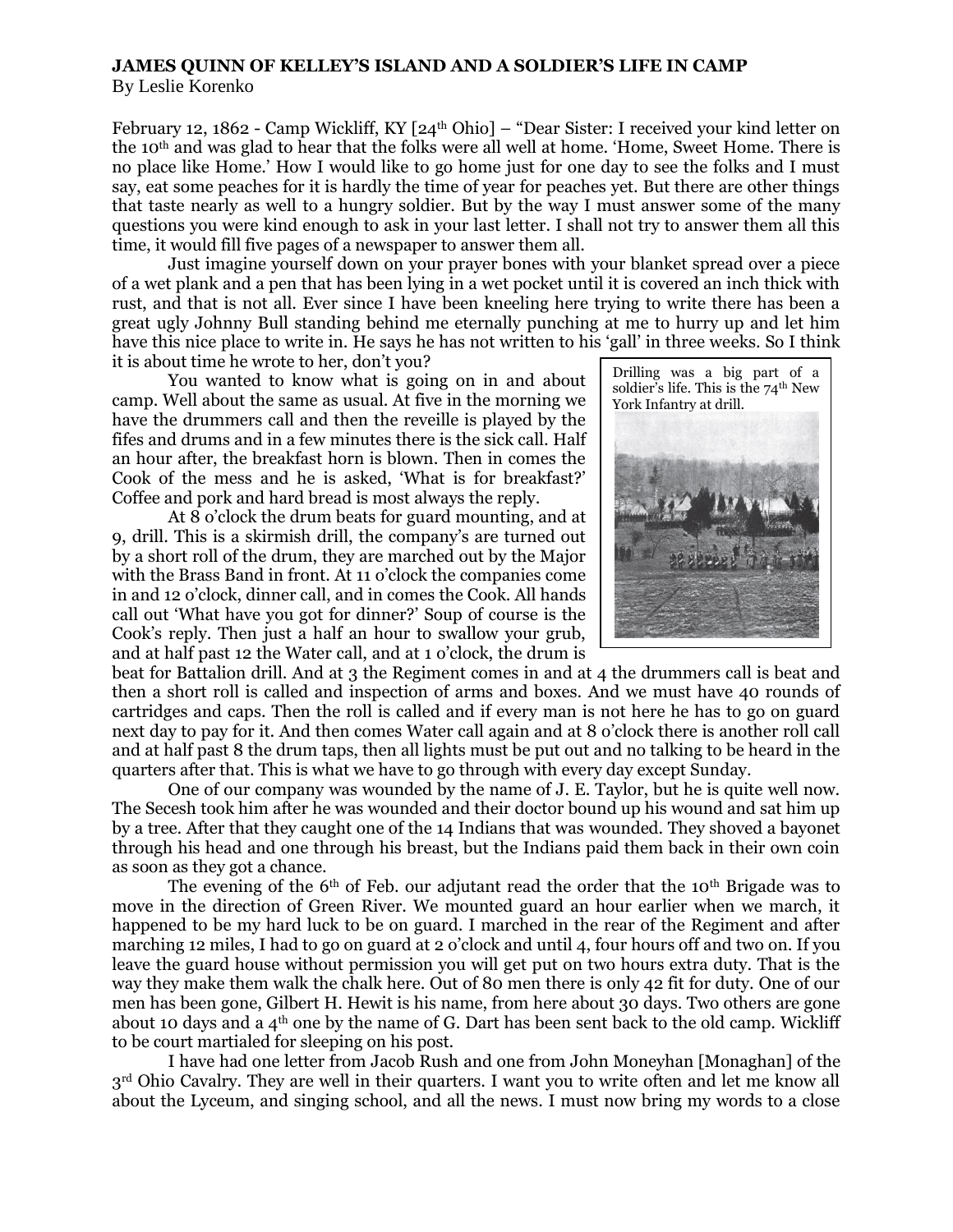for this fellow is still standing behind me punching me up to hurry, so he can write to his gal. So I will have to comply with his wishes for my limbs are tired, kneeling in one position so long. I hope we will have one of the biggest battles we have had yet, before long. I want the worst way to be pitching into them Secesh. Tell the folks all to write to me for there is nothing that does a Soldier so much good as to hear from home. James Quinn"

Jacob Rush (3rd Ohio Cavalry), who shared accounts of his own time in the army, took the time to provide a biographical sketch of his friend. "James Quinn was born at Marblehead, Ottawa Co., Ohio on the  $13<sup>th</sup>$  of July 1842. His family afterward moved to Canada, thence to Kelley's Island, which is still their home. It is the purpose of the writer to give a sketch of his soldier life in the great 'War for the Union.'

Mr. Quinn enlisted April 24<sup>th</sup>, 1861 at Sandusky, being the first volunteer for Kelley's Island. He enlisted as private in Co. C under Captain Weller of the  $24<sup>th</sup>$  Ohio Infantry and was afterward made Sergeant [on December 31, 1862]. The Regt. was first enlisted for the three months service, but before leaving the State, reenlisted for three years. After a few weeks drill at Camp Chase, Columbus O., the Regiment was ordered to Washington and assigned to the Army of the East where it took part in the battle of Cheat Mountain. [The Battle of Cheat Mountain, W. Virginia resulted in 9 Union soldiers killed, 12 wounded and 60 missing.]

During the winter of 1861-62 they suffered greatly from cold, the snow being from 4 to 16

ft. deep and at one time they were encamped in one place several weeks, unable to move. Tents were used for bedding and houses were made of snow and there they remained until early in '62 when they were ordered to join the Army of the West.

They arrived at Camp Cillicoffee Ky. in February and there awaited the army, which was getting ready to move from Louisville Ky. The 24<sup>th</sup> was one of the Regiments which pursued Gen. Zollicofer in his retreat through Ky. where he met with his death. [One island soldier, Julius Kelley, was present when Zollicoffer's body was brought into camp at Somerset.] When the army arrived at Nashville, Tenn., the  $24<sup>th</sup>$  was assigned to

Gen. Nelson's Division. Gen. Nelson was one of the bravest officers in the army, and the Division did not lack any of the soldierly qualities which it saw in its Commanders. Though the Gen. was as rough and crusty as he was brave, he well upheld the honor of the name of Nelson, the hero of the Nile and one of the bravest officers in the English navy.

The  $24<sup>th</sup>$  arrived at Savannah, a small place situated on the Tenn. River seven miles below the place where the Battle of Shiloh was fought, on the morning of the  $7<sup>th</sup>$  of April. Transports were waiting their arrival. You all well remember that on the day before, 'Sunday, the 6th of April,' our army was driven back to the bank of the River. The 24th was one of the first to cross and took an active part in fighting that day memorable in the history of our nation.

Mr. Quinn called on the writer and the rest of the Island boys about 9 o'clock on the morning of the  $7<sup>th</sup>$ . He had been left back with the wagon train the day before and did not arrive in time to cross with his regiment. He tried several times during the day to get on board of one of the transports but without success, as none but detachments or regiments were allowed to cross.

The next time I saw Mr. Quinn was on the 4<sup>th</sup> of July of the same year. As usual, well and hearty. A few days before he had been in a lively engagement at Athens, Alabama which lasted several hours, which resulted in their favor, though they lost several in killed and wounded… James Quinn served in the army three years and three months and undoubtedly saw the most hard fighting of any of the Island boys. Jacob Rush."